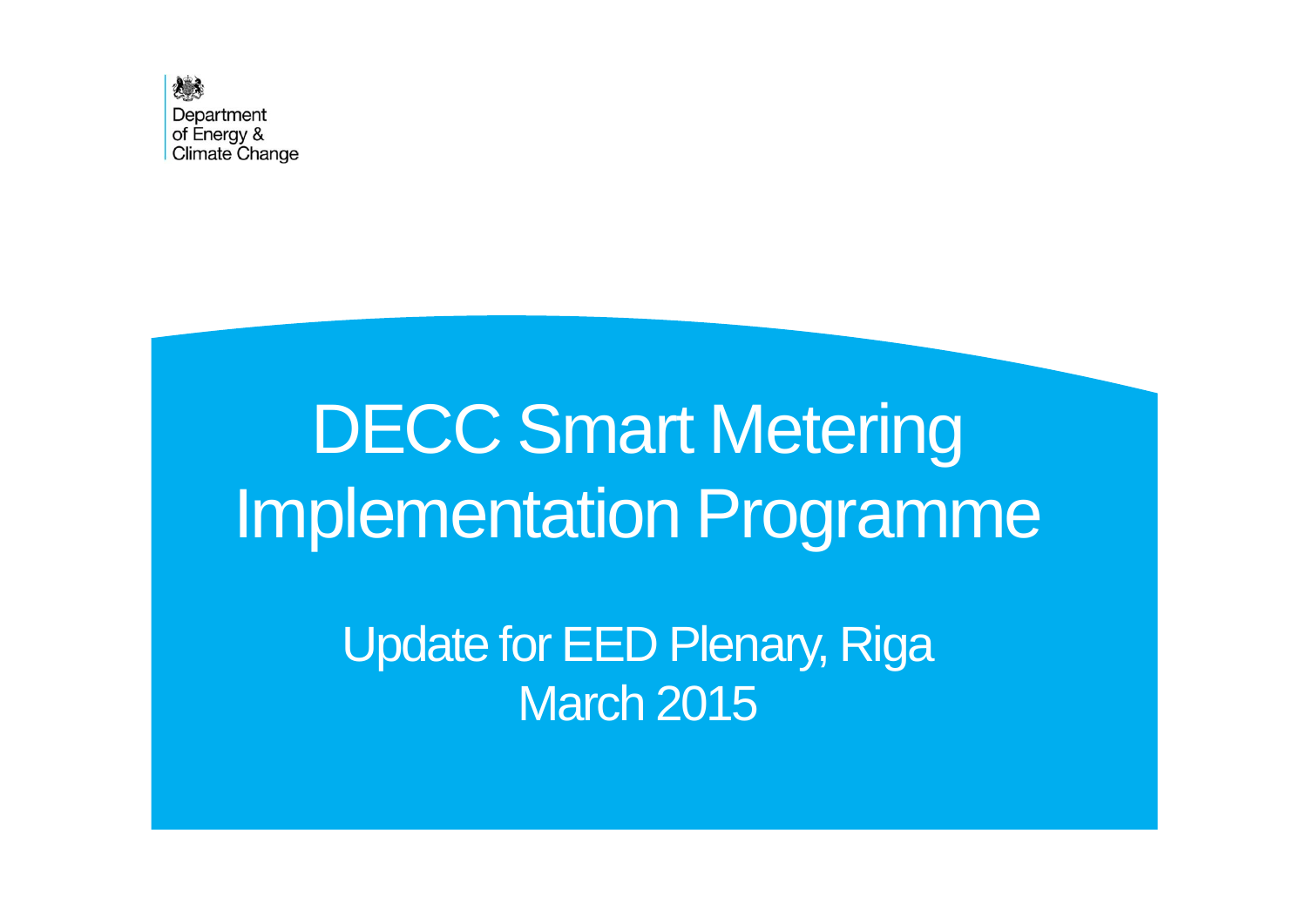

## Contents of presentation

- Introduction to the Programme
- Headline findings from smart metering research
- DECC<sub>®</sub> consumer engagement policy conclusions
- Questions and contact details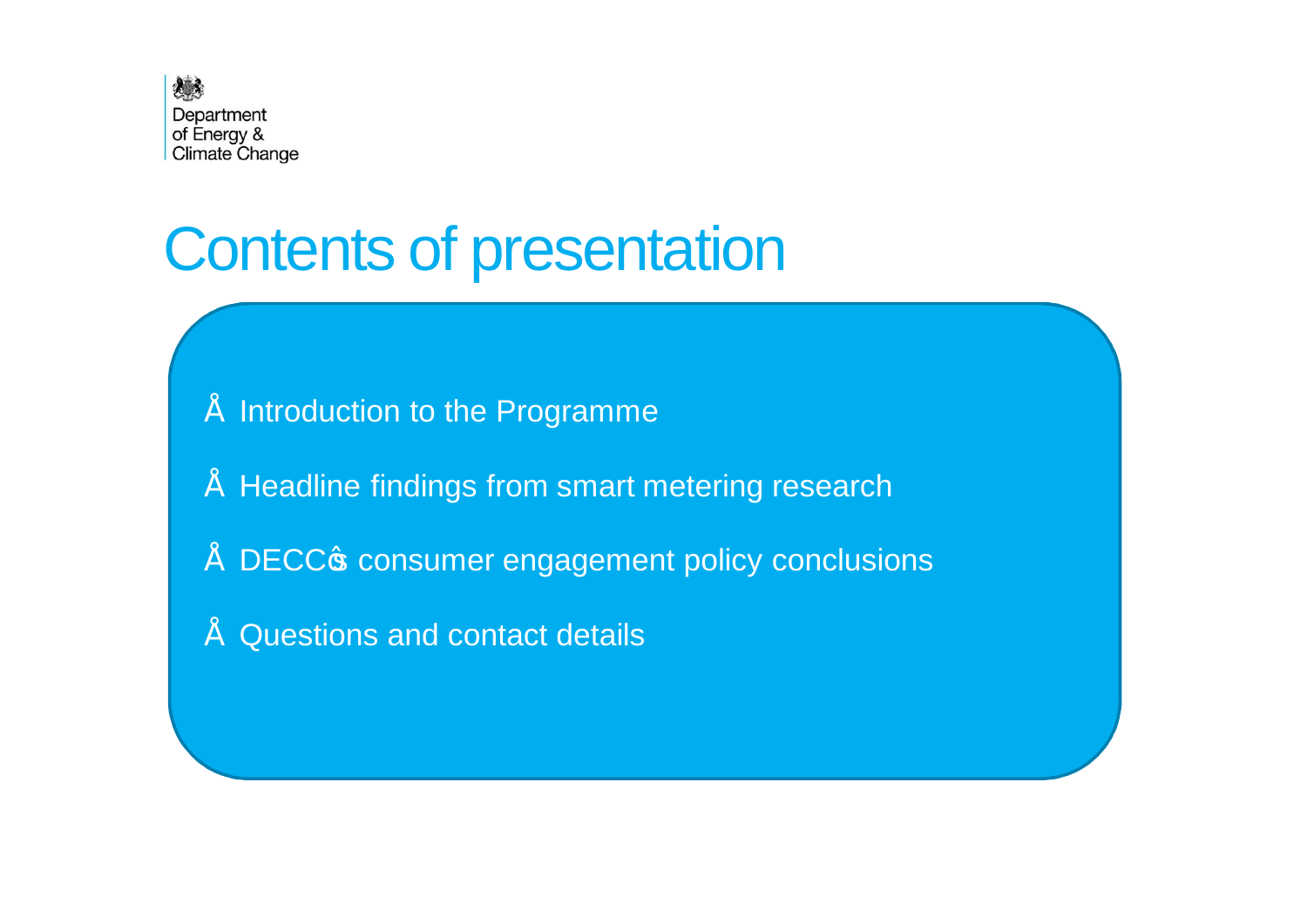### Key features of the GB Smart Metering Implementation Programme



• 53 million smart meters to be replaced in Great Britain by end 2020

- Installation visits to 28 million homes and 2 million small businesses
- Both electricity and gas metering
- Proactive consumer engagement activities to ensure energy consumers understand what smart meters can do for them
- Wireless home area network to link meters to in-home displays and devices added by consumers
- Secure national network links smart meters to energy suppliers and network operators
- Net benefits of £6.2 bn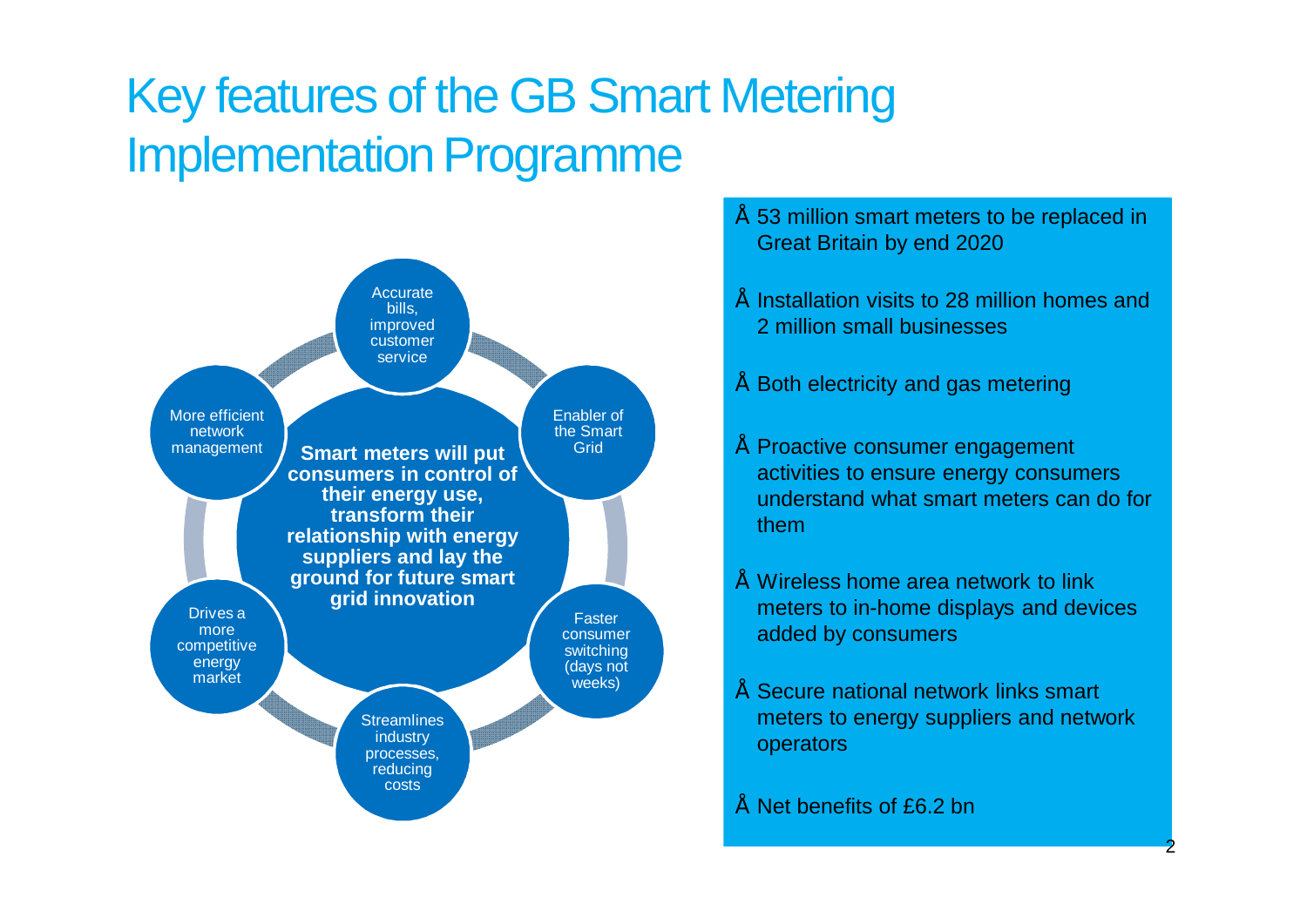## We are taking a phased approach to deliveryo

| Phase 1<br><b>Policy Design</b>              | Phase 2<br><b>Foundation</b>                                                    |      | Phase 3<br><b>Main installation</b><br>stage                                                              |
|----------------------------------------------|---------------------------------------------------------------------------------|------|-----------------------------------------------------------------------------------------------------------|
| 2011                                         |                                                                                 | 2016 | 2020                                                                                                      |
| Establishment of high level<br>policy design | Industry build and test<br>systems, and learn what<br>works best for consumers. |      | Most householders will have<br>smart meters installed by<br>their energy company<br>between 2016 and 2020 |
|                                              | Government establish the<br>commercial, regulatory and<br>technical framework   |      |                                                                                                           |

 $\ddot{\text{o}}$  Industry are leading and the Government is working to ensure consumer benefits are realised...

- Consumer Engagement Strategy, published in 2012, and Energy Supplier Licence **Conditions**
- A centralised, independent body . Smart Energy GBq. responsible for the national consumer engagement campaign
- DECC monitoring and evaluation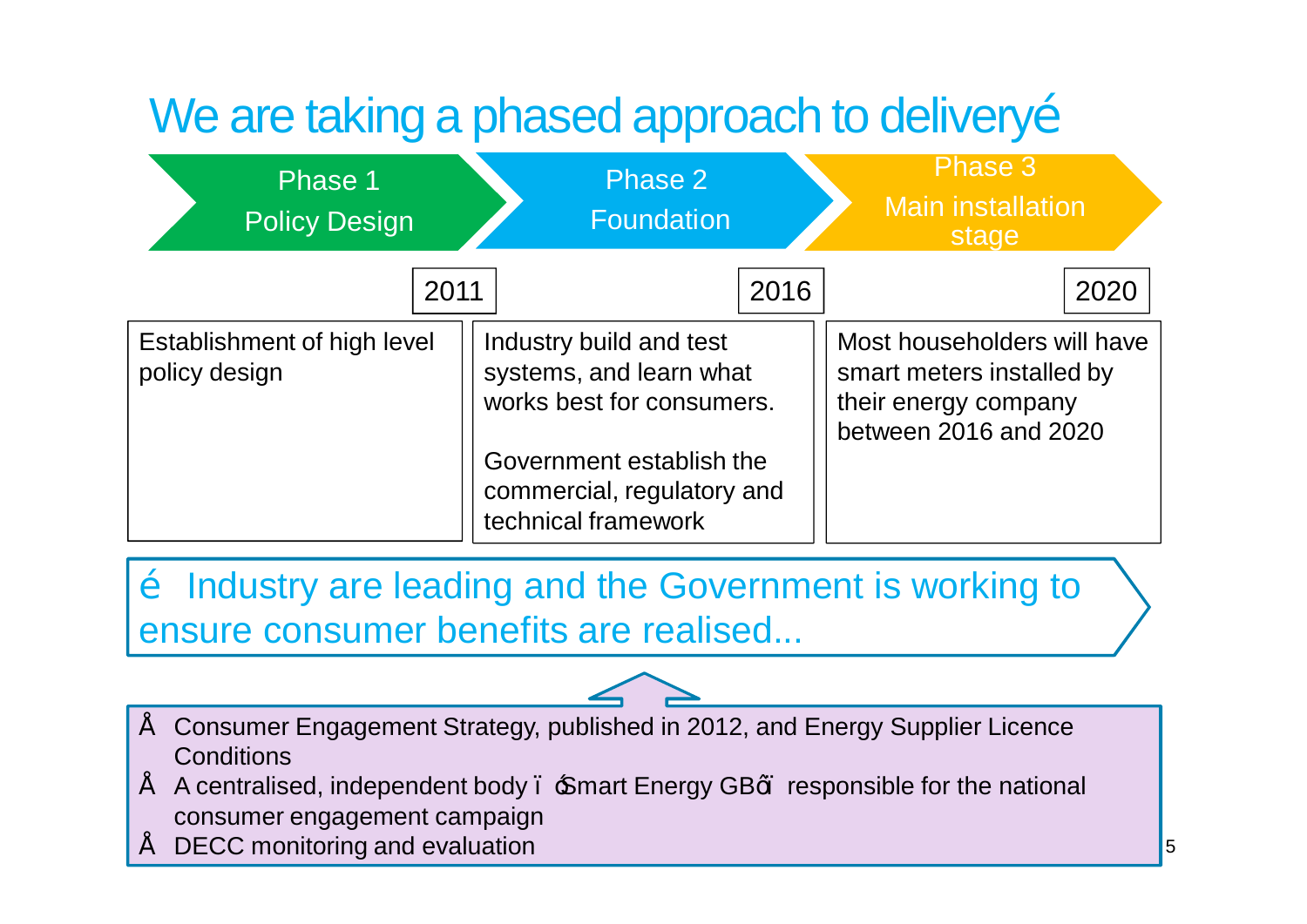

### • Find out more about Gaz and Leccy here

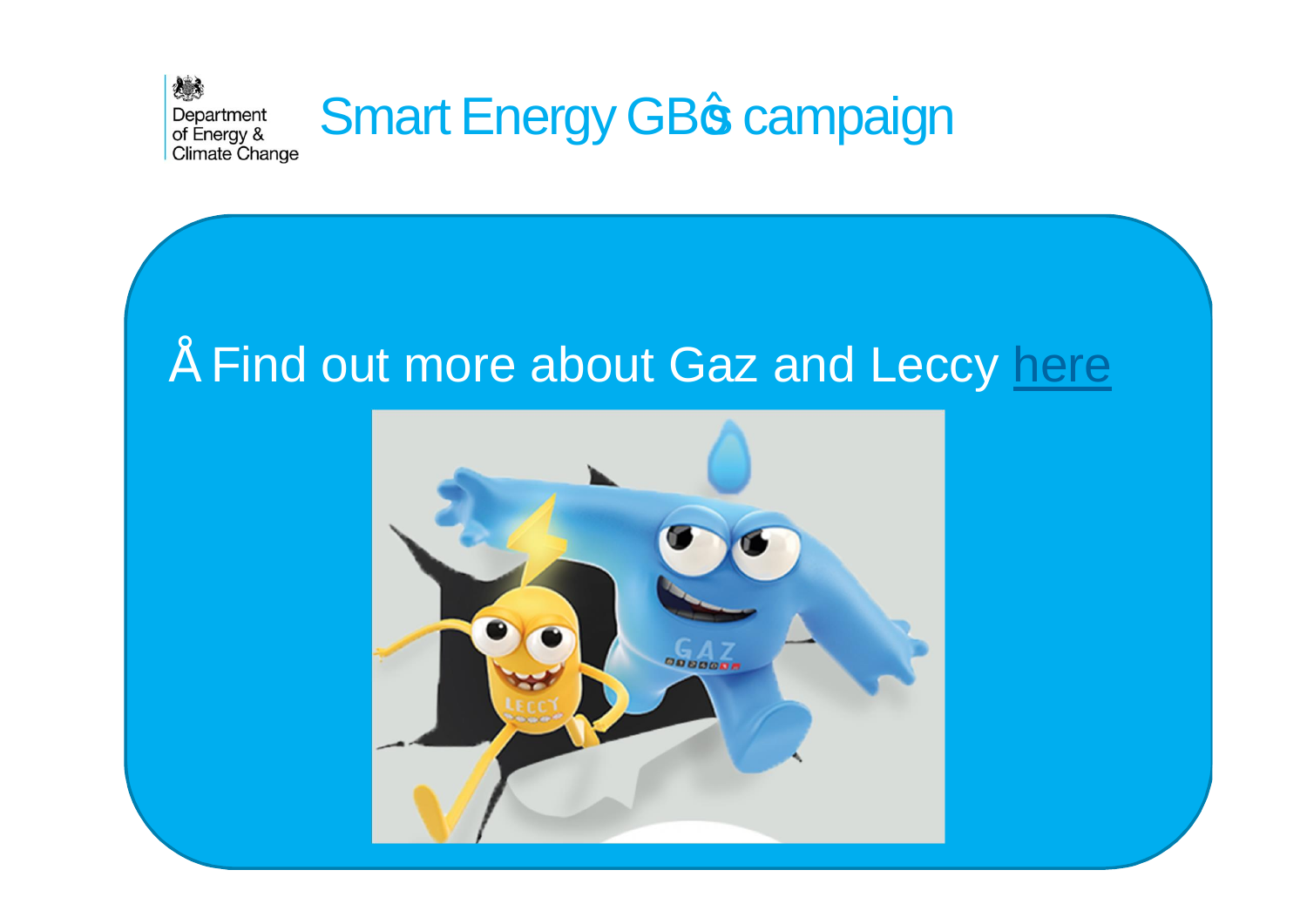#### 爆 Department of Energy & Climate Change

### Progress to date . over a million meters operating under the Programme

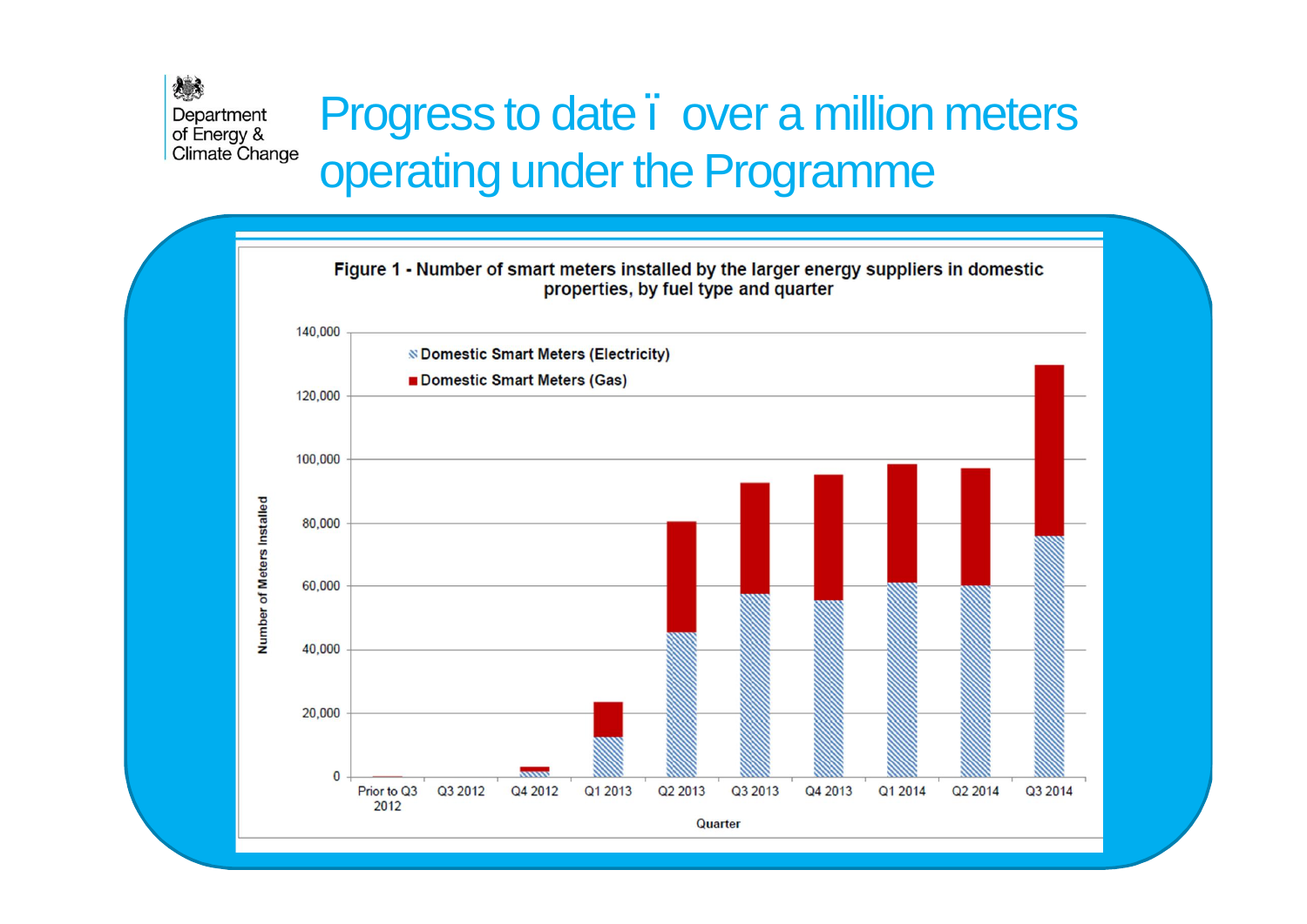

## **Smart Meters. Early Learning project**

**DECC's Smart Metering Early Learning Project (ELP):**

- explored the experiences of domestic consumers involved in the early roll-out stage; and
- " investigated the outcomes consumers have experienced.

Findings published 2nd March and available from www.gov.co.uk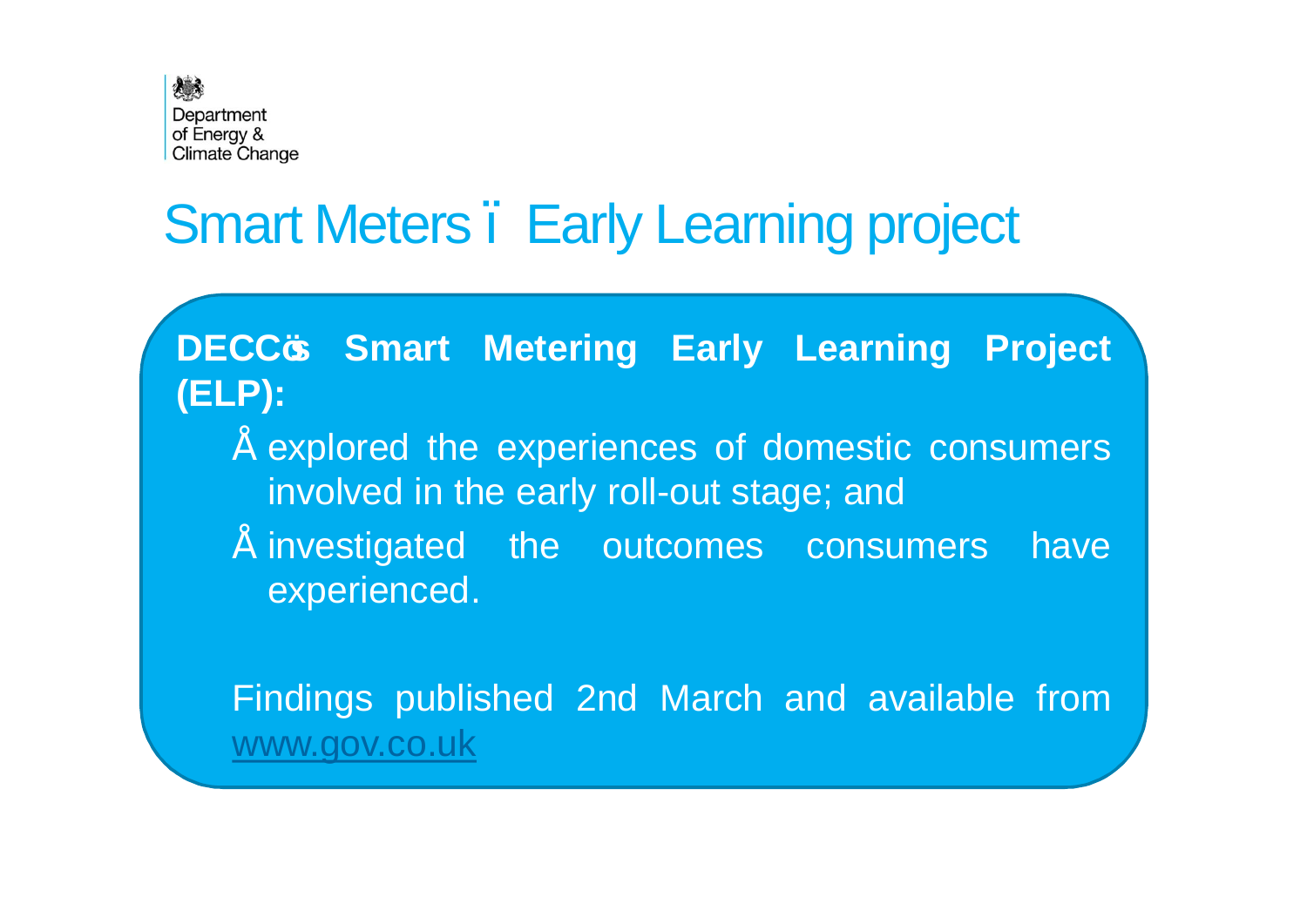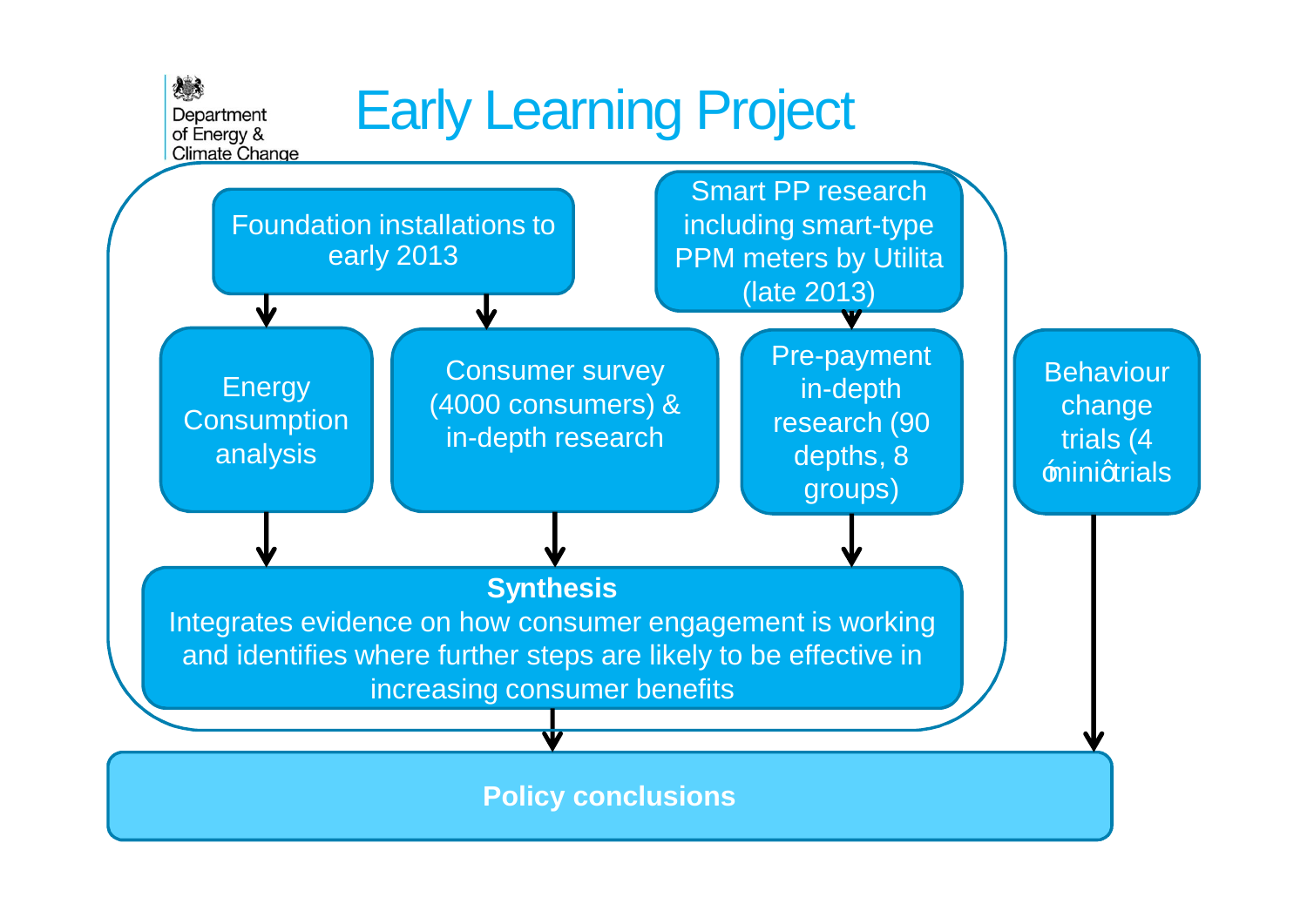## A positive credit consumer response to smart metersõ

#### **High levels of satisfaction:**

糖

Department of Energy & **Climate Change** 

> 89% were satisfied with installation. 72% were satisfied with their smart meter and IHD overall. Only 4% dissatisfied.

> **Word of mouth potential:** Nearly half (47%) of smart meter customers would speak highly about their smart meter. Only a small minority would be critical  $(5%)$ .

#### **Low levels of concern:**

Most customers did not have any concerns about their smart meter (82%)

Official Sensitive - Commercial

*"The smart meter is more convenient for us and the energy company. We don't need to let people in to read the meter; we were arranging days off to be in for meter readings [before]. It's also better security for us; it could be anybody at the door.* $+$ Household interview, Middle income, 18-34, Children in HH, IHD plugged in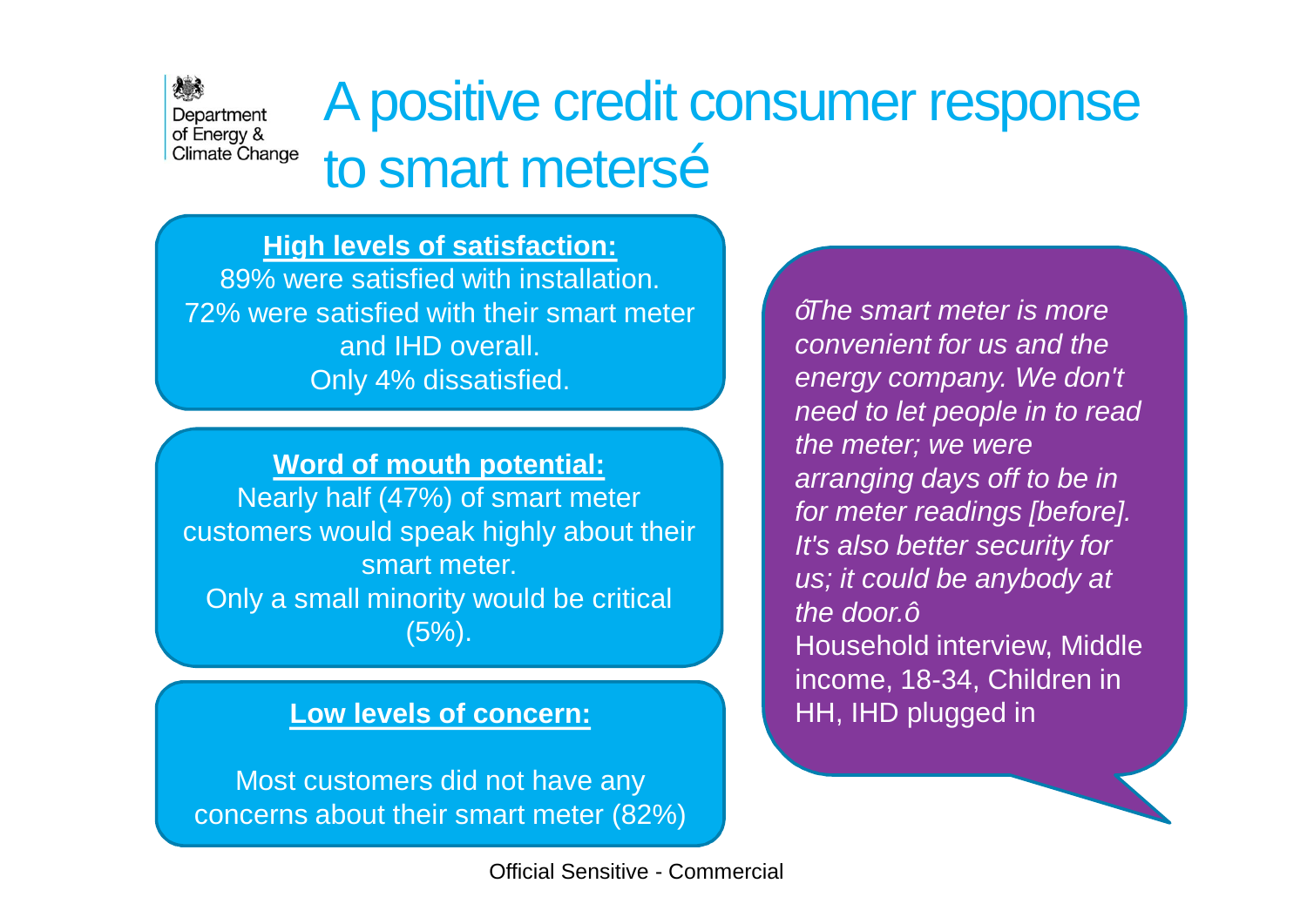#### 糖 Strong consumer engagement with Department of Energy & Climate Change | | | DS

96% had plugged their IHD in at some point, of which 71% agreed they found IHD easy to use.



*M*<sup>*s*</sup>*If that***<sup>** $\alpha$ **</sup>** *not simple [the IHD], I don<sup>* $\alpha$ *</sup> know what is*  $\tilde{o}$  *that*  $\alpha$ *machine doesn't frighten me." (*Middle income, 65 and over, IHD plugged in)

7 in 10 had immediately used their IHD to see how much electricity different appliances used and how much gas they used (if had gas smart meter)

#### 61% still had their IHD plugged in

*"I glance at it every day. Sometimes I look just before I go to bed; to see how much has been spent in a day.* + *(Middle income, 65* and over, IHD plugged in)

Smart PP customers were very positive about the IHD for enabling better monitoring of account balance, and feeling they were less likely to get  $\pm$ aught outq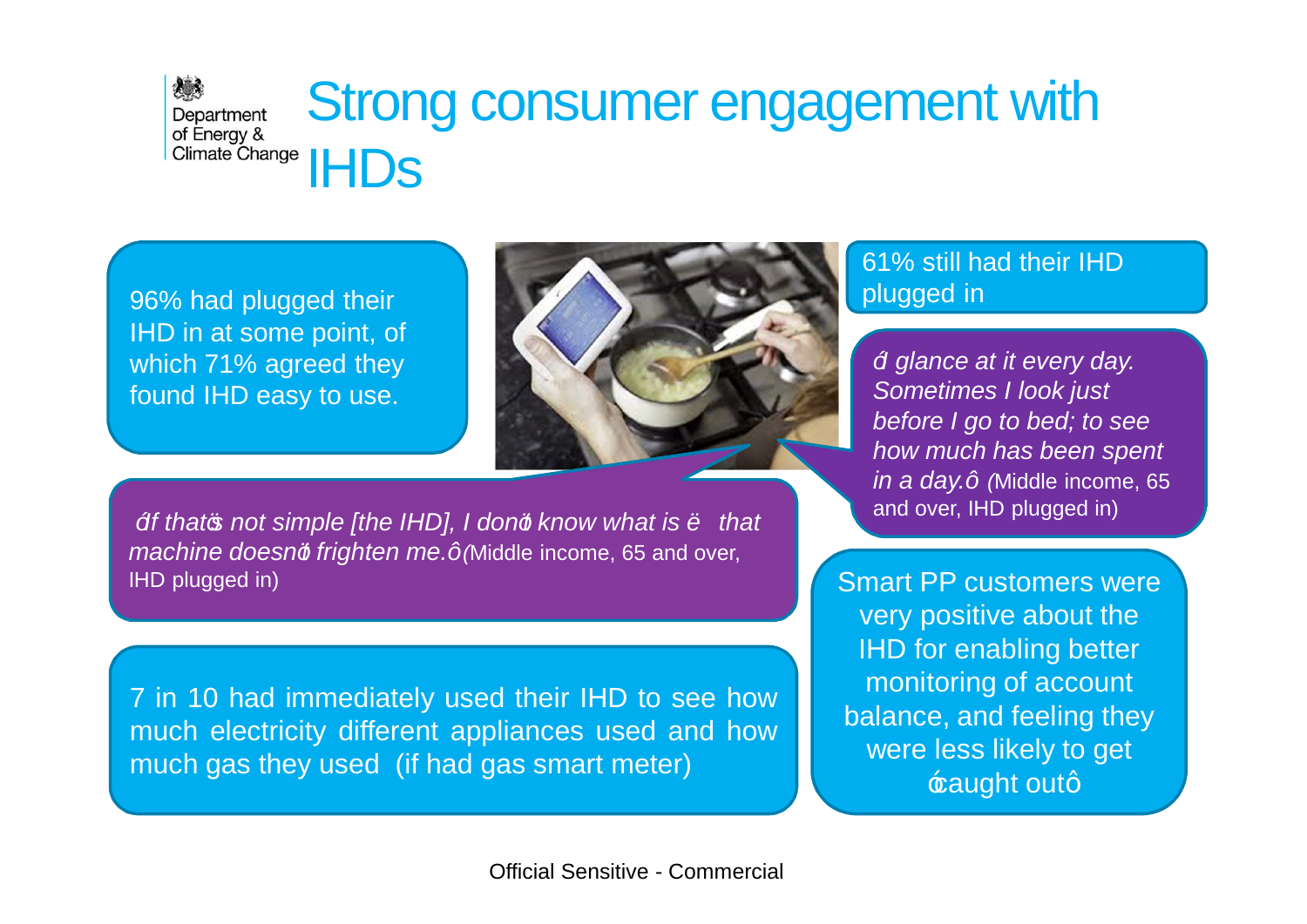# Knowing how to use the IHD

**Credit customers reported two main ways of using their IHD:**

*Information drivengapproach* A primary interest in knowing how much energy a specific appliance uses, which appliances make it go redqor **Eause a spiked** 

糖

Department of Energy & **Climate Change** 

> **Monitoringgapproach** A primary interest in monitoring the state of things in the house, or keeping a general overall eye on energy use day-to-day (e.g. checking everything is off when they leave the house, comparing usage over time).

*Linked to more enduring usage and greater benefits*

PPM customers using IHD in a different way primarily to monitor account balance rather than energy consumption info (on a different screen)



approach to one of monitoring to ensure sustained usage and impact of IHD **Challenge: to move consumers from an 'information driven' (or account balance)** 

Official Sensitive - Commercial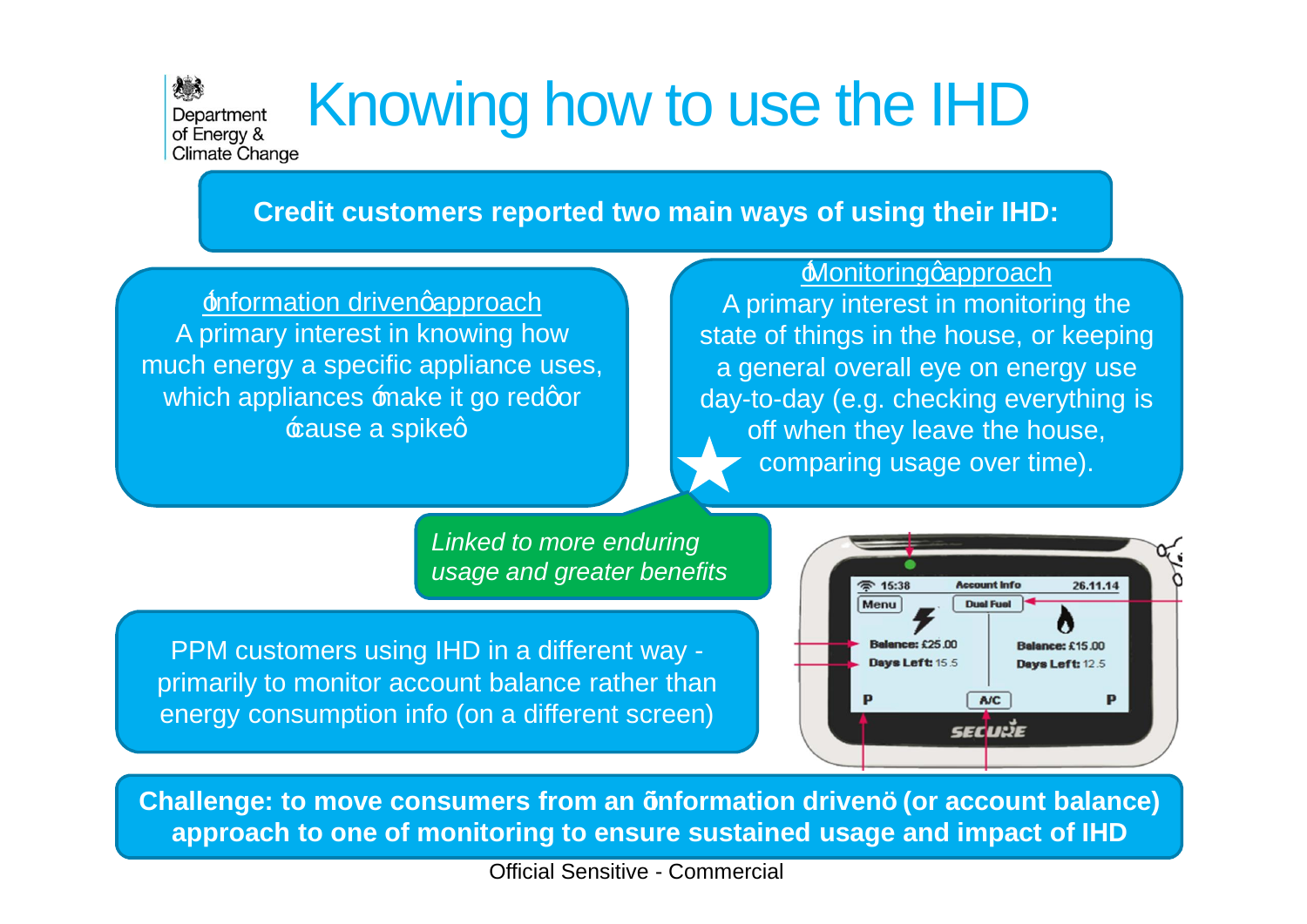#### Consumers may need further assistance to Department of Energy &<br>Climate Change achieve the full potential benefits

**Positive impacts identified** *(based on self-reported actions)* 

機

- Try to reduce energy use at home
- Frequently purchase more efficient appliances
- Installed loft/top-up insulation
- Less likely to have queried a bill
- Feel in control of gas use • Know what uses most electricity in home
- Recently changed energy tariff
- **Satisfied with energy supplier**
- **Evidence suggests more scope for improving impacts in other areas including wider energy efficiency behaviours**
- **In order to improve these impacts consumers will need further support in a) using the IHD to its full potential and b) acting on the information it is giving them**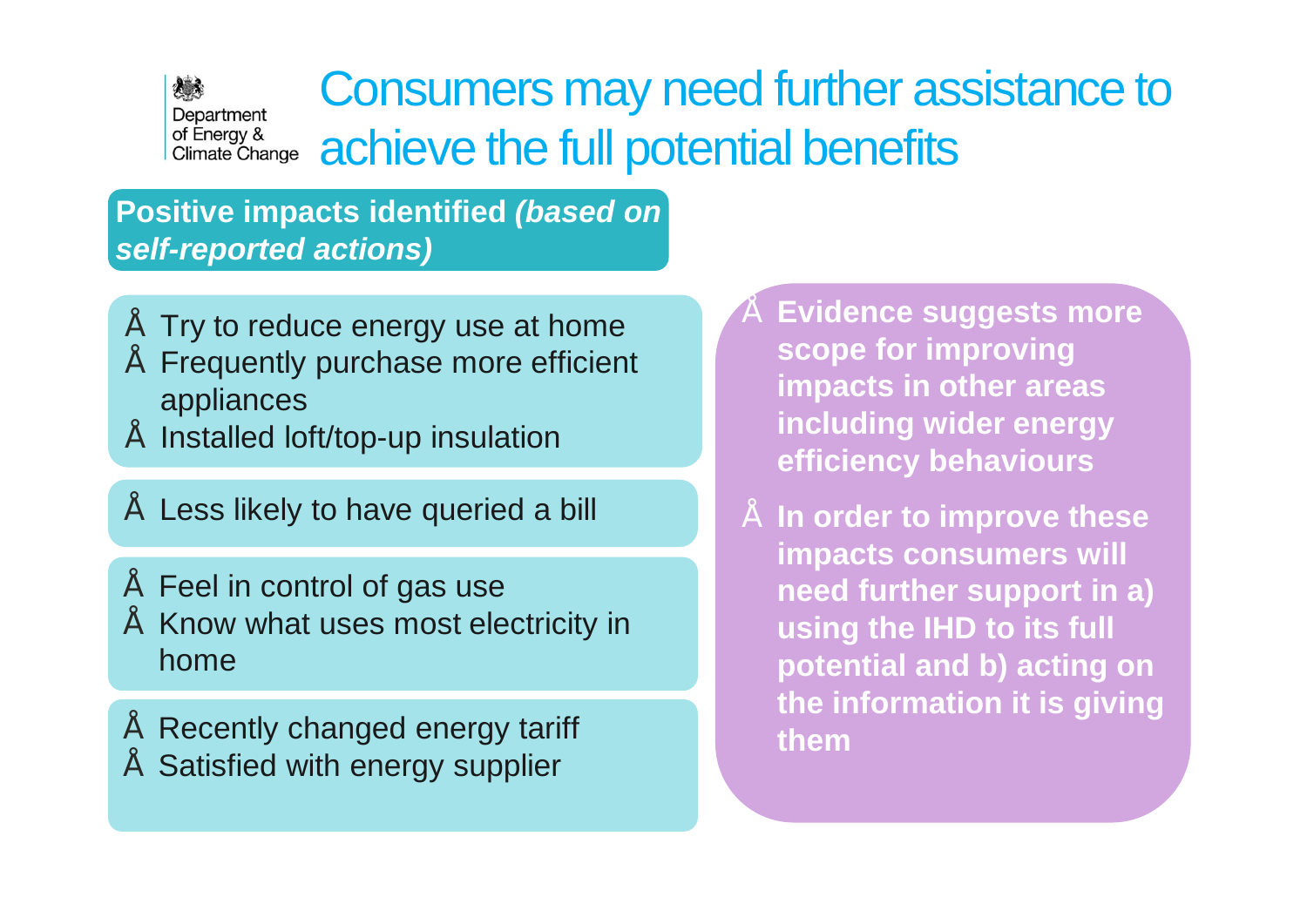糖素 Department of Energy & **Climate Change** 



#### ¸ **Prepayment consumers** have additional information and support requirements.

- ¸ **Installers** have an important role in engaging and advising consumers during the installation visit, and **maintaining the quality** of this activity will be important.
- ¸ Providing specific customer groups with **suitably tailored information** at installation and in supporting materials could help to meet their additional needs and to overcome barriers to accessing smart meter benefits.
- ¸ **The IHD is an important tool** for engaging consumers with smart metering information both at the point of installation and in the longer term.
- ¸ Encouraging a '**monitoring approach**' to information displayed on the IHD, and an appropriate calibration to the household consumption level could be more effective in enabling consumers to use smart metering data to change behaviour and reduce energy consumption.
- ¸ Certain groups of energy customers could benefit from **post-installation support**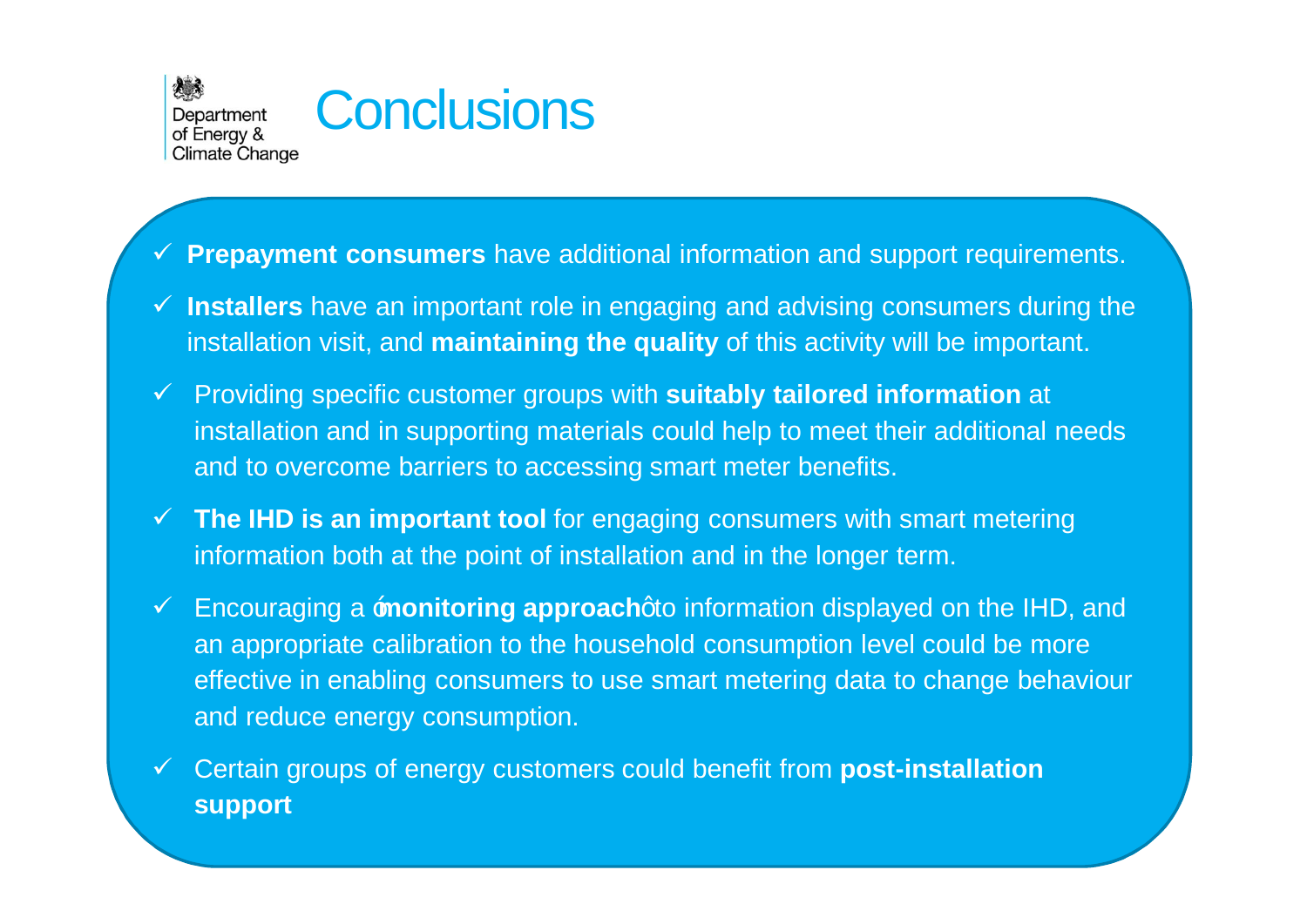## Developing a strong response to ELP

**Issue** 

糖素

Department of Energy & Climate Change

findings

To change behaviour, consumers need to know what to do to save energy and realise the full benefits of smart meters.

**Issue** Key groups of consumers may need additional support to realise the full benefits of smart meters.

**Policy conclusion** DECC will lead a project to develop good practice energy efficiency advice and guidance materials to be used at the point of installation, support installers in delivering tailored advice appropriate to the customer<sub>®</sub> needs, and potentially in follow-up support.

#### Policy conclusion

DECC will assess the planned provision of follow-up support for vulnerable consumers and whether further steps are required to ensure benefits are realised for key groups of consumers.